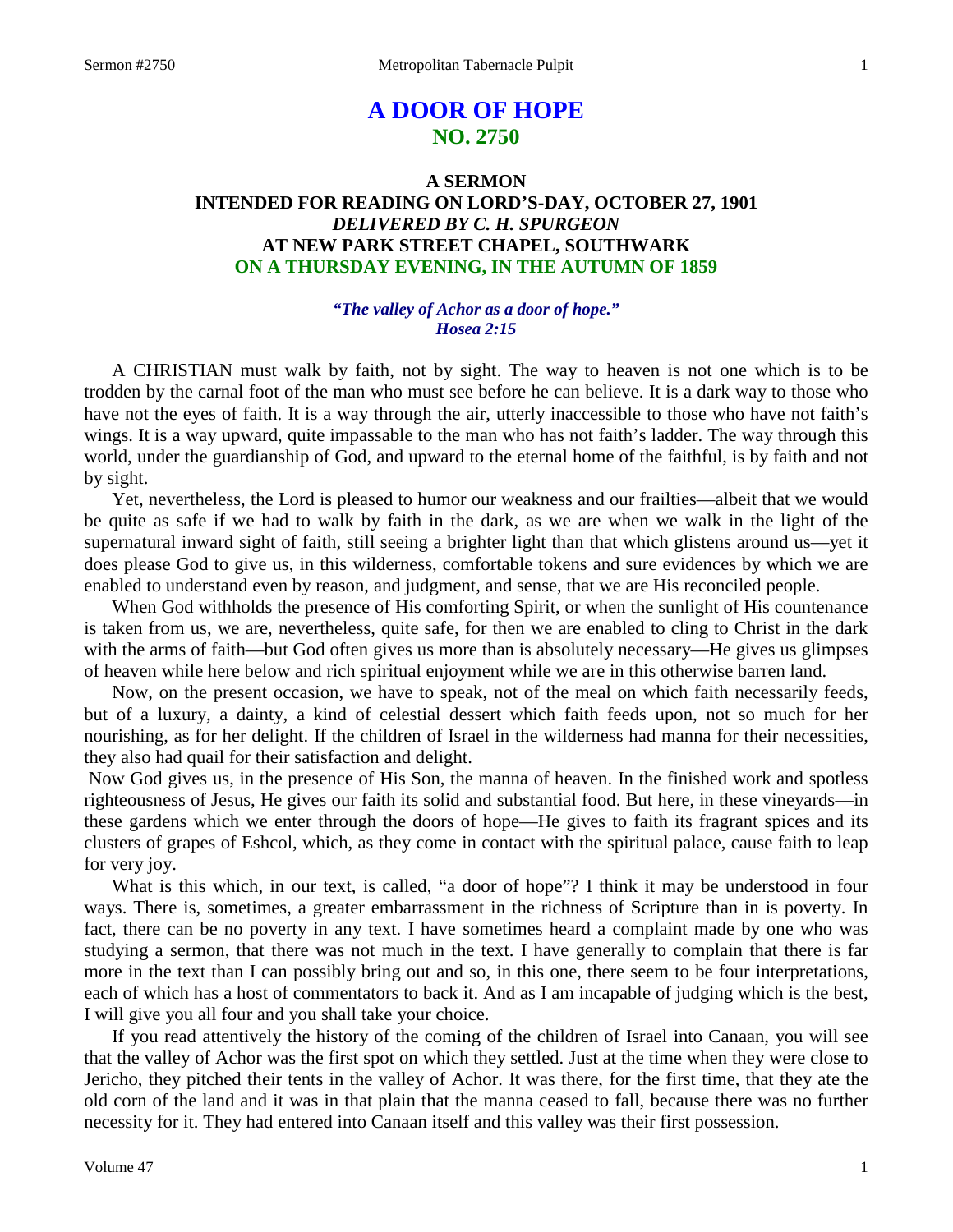**I.** Now I take it that by the valley of Achor, in this text, you and I may understand OUR FIRST SPIRITUAL ENJOYMENTS.

We remember—and we can never forget—the time when we were going through the wilderness, seeking rest and finding none, looking for some substantia1 city which had foundations, in which our unquiet spirits might find repose. We were cheered, now and then, in that season of conviction of sin, by heavenly manna secretly given—not to feed us by the lips of enjoyment, but secretly given simply for our support while we were seeking something higher, something better—even our heavenly inheritance.

We remember well how, with weary feet, we trod the hot sand with the scorching sun above us, and found no place where we might rest and permanently take shelter. Well do we recollect the hour when we passed through Jordan, when the Spirit of God led us to the blood of Christ. We were brought to see His finished work upon the cross, His spotless righteousness in His glorious life, and then, laying hold upon Him, and believing in Him, we understood the meaning of the apostle's declaration, "We which have believed do enter into rest." We had come to Canaan—to the goodly land which flowed with milk and honey.

And my brethren, if the wilderness is still fresh in our memory, even more so is that valley of Achor, where we did feed and lie down. Oh, the raptures of that season when I first knew the Lord! My lips will utterly fail to tell of the bliss of that hour when my spirit first cast itself upon Christ. John Bunyan describes his pilgrim as giving three leaps at the cross, but I must claim at least three hundred for my share. How I did leap for joy of heart and lightness of spirit! My sins were gone, buried in the sepulcher of Christ, washed away by the river of His blood, and I stood "accepted in the Beloved."

Was I not like the prodigal in that hour when his father's arms were about his neck, when the sound of music and dancing was in his ears, and the fatted calf was spread before him as a dainty feast—the token of his father's affection? Surely, at that day, we went out with joy and were led forth with peace. The mountains and the hills did break forth before us into singing and all the trees of the field did clap their hands.

Do you not remember how sweet your Sabbaths were then, how rich was every hymn, how precious was every prayer? There was not a text of Scripture which was not helpful to you. As for your times of seclusion, your hours of private prayer, were they not as the days of heaven upon earth? No human penman can describe the heavenly rapture. No banqueting house could equal that, except it be that heavenly banquet of which the spouse sings so sweetly in her song of love.

"But" you say, "in what way can these early enjoyments be considered to be a door of hope? They are like the valley of Achor, it is true, but how are they a door of hope?" Why, they are a door of hope to us in the time when we are enjoying them, for then it is we can exclaim, "Surely I am reconciled to God, or else He would not treat me thus. Would He put His lips to my lips, and kiss me with the kisses of His love, if I were not reconciled to Him? Is it possible I should feel His arms about my neck, and sit at His table, and be called His child, if I were still His enemy and my sins were still not cancelled?"

The first transports of bliss, the first enjoyments after conversion, are like golden doors of hope to those who have just escaped from under the lash of the law and have been delivered from their sins. Surely, all of you who are in that state can say they are doors of hope to you, for, looking back upon your past misery, you say to yourself, "If I were not one of His children, could I be thus? If He had not accepted me in the Beloved, if He had not taken me to Himself forever, whence could come this rapture, this transport, this delight?"

They are, therefore, truly doors of hope to you, in this sense, that as when the children of Israel took possession of the valley of Achor they did, virtually, take possession of the whole promised land. So you may have had some first enjoyments, which are, in truth, but an earnest of complete and unspeakable felicity. There was an old English custom by which a man took possession of an estate "by turf and twig." A sod of the turf and a twig from a tree were given to him. It was a token that the whole estate, with everything which grew upon it, was his property.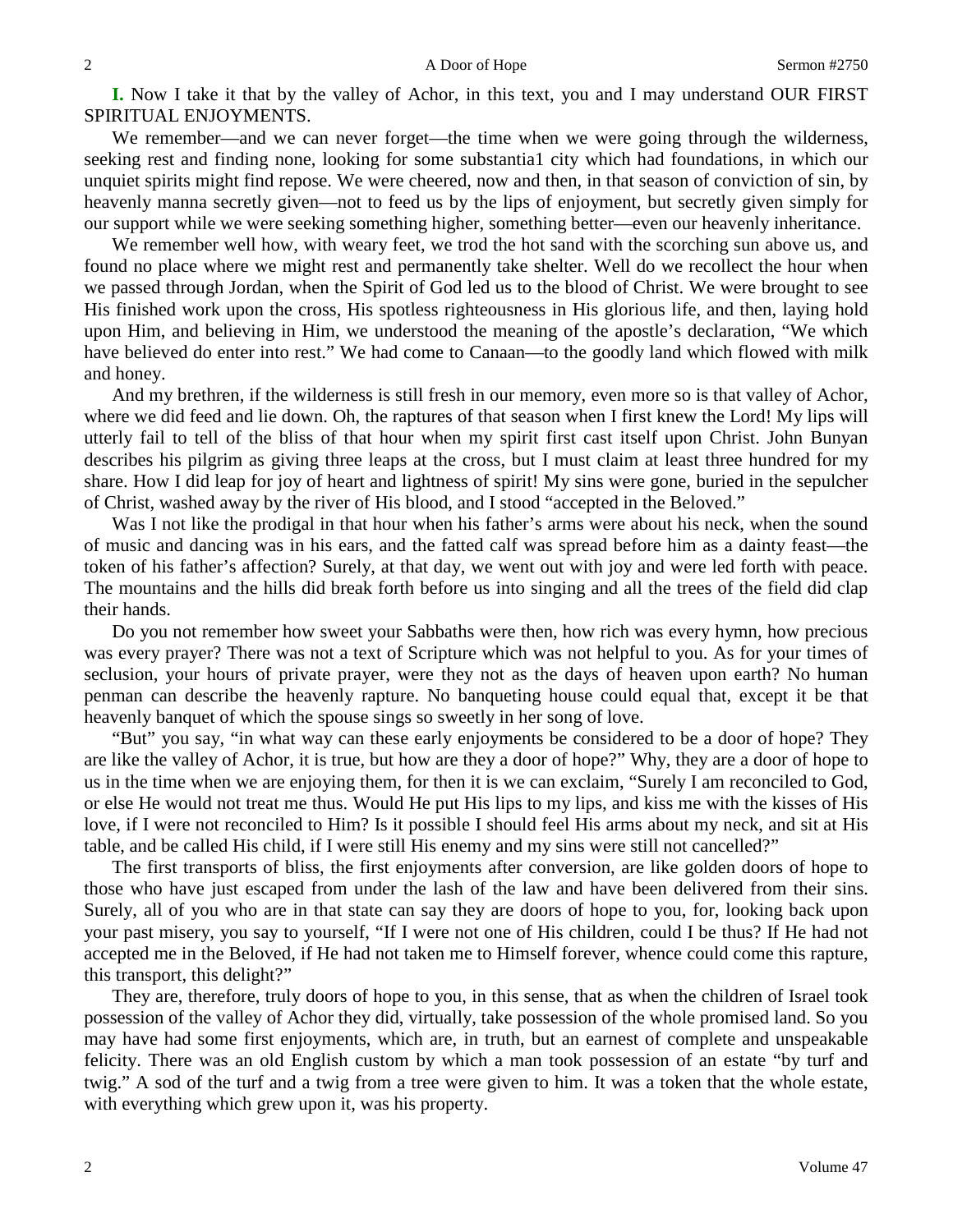#### Sermon #2750 A Door of Hope 3

And so, when Jesus whispered into your ear and gave you the assurance of reconciliation with the Father and fellowship with Himself, He did, as it were, give you the whole land of promise. The richest enjoyment of the believer is yours. You have the foretaste and that is the pledge that you shall yet enter into the possession of the whole. However great the promise, however rich may be its treasure, it is all yours. You have not yet fed upon the clusters of its vineyards, but it is all yours, because in taking possession of your first enjoyment, you have virtually claimed the whole.

It was said of Caesar, when he landed here, that he stumbled, but clutching a handful of earth, he hailed it as a happy omen, saying that in taking possession of that handful of earth, he had taken all England for his own. And you, who on your bended knees fell prostrate before God, in that first rich treasure of joy which came into your souls, you took possession of all the inheritance of the saints on earth and of their inheritance in heaven, too.

Further, I must add that in looking back to those first enjoyments, they are a door of hope to you, you aged ones, who can talk of those days long gone by—and to others of us who can look back some ten, twelve, or twenty years, when first we were quickened by the Spirit and taught to know the Savior's preciousness. To all such, these early enjoyments are still doors of hope. I would not have you feed on experience long gone by—such bread may be moldy—but yet, I think, sometimes, there is a way of storing up that old manna in the golden pot of remembrance in such a way that it remains sweet even to this day. I know that I have, sometimes, when doubting my interest in Christ, been led to look back to that first season of fellowship with Jesus and to say,

### *"What peaceful hours I then enjoyed! How sweet their memory still!"*

And though this stale provision would not do to feed upon constantly, yet, as an old Puritan says, "When there is nothing else in the cupboard, this cold meat, that has been left from yesternight, must satisfy us for a little while until we get some fresh food direct from heaven"

We may get some new experience from past enjoyments. You see the lightermen and bargemen they lean backwards to press forwards. Some lazy people lean backwards and never come forward at all. But we may use our experience as the long poles of these men are used, and as we walk backwards and push backwards in recollection, we may be really going forward in faith, and in hope, and in love.

This we may do and so these early experiences—these loves of our espousals—these early breakfastings in the vineyard with our Beloved—these days of early fellowship and sweet acquaintance—may become as doors of hope to our poor troubled spirits.

I have thus endeavored to explain the first meaning of the text. May God make your early spiritual enjoyments to be doors of hope to you!

**II.** But again, the valley of Achor is declared by the Rabbis to have been a most fertile plain. Some commentators, of great judgment and discernment, declare that the valley of Achor is identical with the valley of Eshcol, while they are all agreed upon this point—that Achor was one of the richest and fattest valleys of the whole promised land. Wherever you might walk within it, there was not a single barren spot. It was all fertile, bringing forth vines and grapes of the very richest kind, so that the wine that came from them was noted above every other.

And my brethren, may not the valley of Achor represent to you and me not only our early enjoyments, but THOSE VERY SWEET AND MEMORABLE SEASONS WHICH WE HAVE HAD SINCE THEN?

For Christians, though they have long Lents, do have happy Easters. They may sometimes have forty days of fasting, but one day of such feasting as God's children have is quite enough to make them forget all this, and go fasting forty days more, and yet not hunger. There are some days when God's children are satisfied with fatness, and so satisfied that they have not only all that heart could wish, but their cup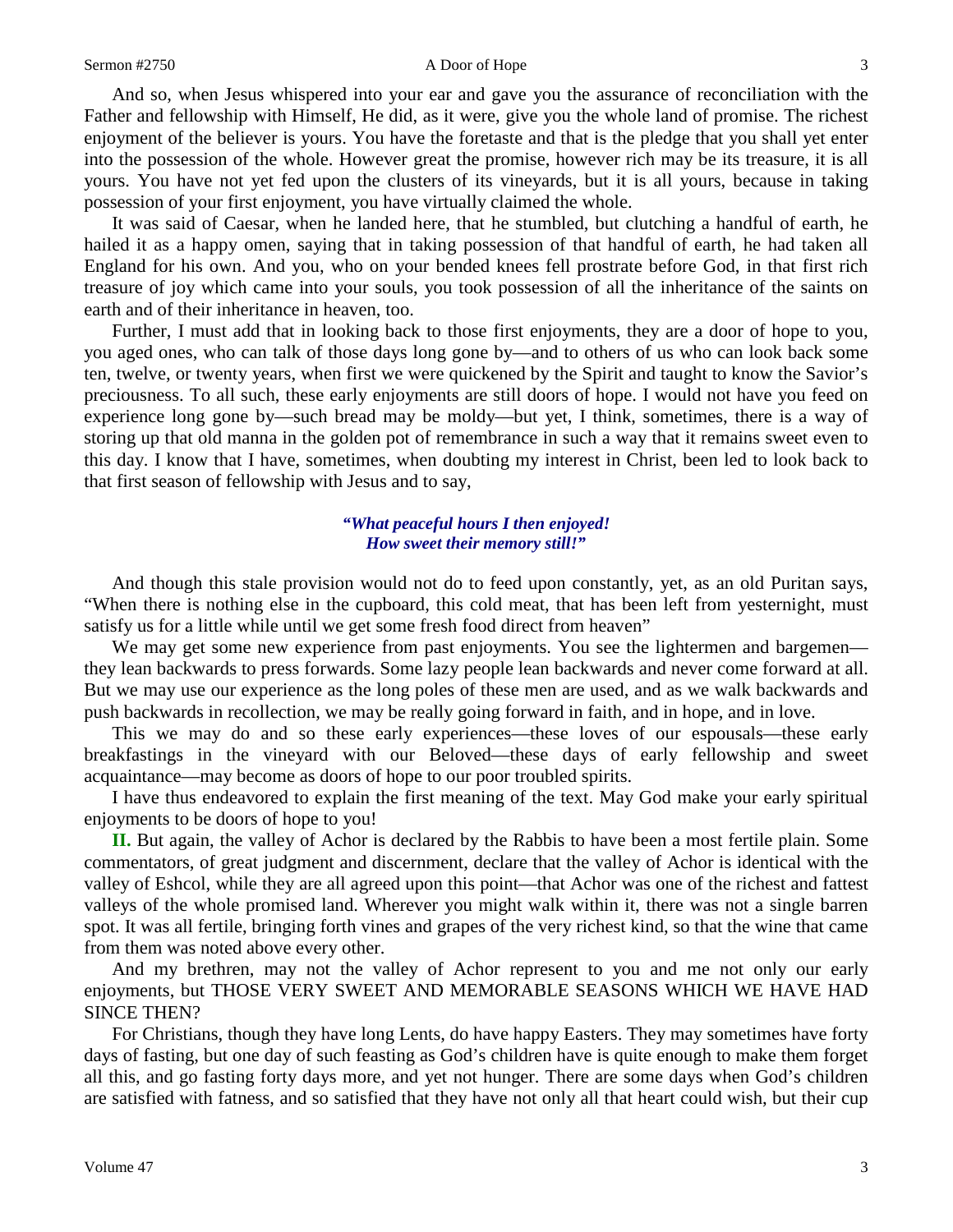runs over and they can do nothing but sit down in astonishment, in a very repletion of satisfaction content to sing and so to pour out their souls in gratitude before God.

Oh, you who think that religion is a dull, dry, dreary thing, whence have you got this idea? Perhaps you have derived it from the long-visaged Pharisee. It may be that you have acquired this falsehood from the hypocrite—but from the real Christian, I know that you have had very little that will lead to such a conclusion as that.

We are a tried people. We have our troubles, and griefs, and woes, but we are happy people and never spoke a prophet more truly than when he said, "Happy is that people whose God is the LORD." We have not only times of quiet calm and deep serenity, when our peace is like a river and our righteousness is like the waves of the sea, but we have times when our joy exceeds all description when the river swells to its utmost bank and running over, covers the green pastures of our life and fattens them for many a future day with its rich deposits of grace.

We have sometimes had very tempests of delight, when our leaping spirits could scarcely stay within our body, and when, in a very transport, we have said, with Paul, "Whether in the body, or out of the body, I cannot tell: God knoweth." In the breaking of bread at the communion table, in coming together in our frequent meetings for prayer, in our silent meditations, and in the reading of the Scriptures, our Master has appeared to us. He has taken us by the hand and our hearts have burned within us while He has talked with us by the way. At such moments, we have been full of heaven and if not actually inside the pearly gates, we have certainly stood just this side of them and the gates have seemed to be wide open, and nothing to divide us from heaven except the infirmity and weakness of our nature.

Think it not a fable I am telling you—it is a sober fact. There are red-letter days in our diary. Some among us, who appear frequently with mournful faces, nevertheless could tell you of days when the light of the sun has been as the light of seven days, and as for the light of the moon, it has been as the light of the sun to them. Their meditation concerning Christ has been sweet and rapturous. He has taken them, as on eagle's wings, and carried them up to the very heaven of delight where they have beheld Christ and have been able to say, "His left hand is under my head, and his right hand doth embrace me."

These enjoyments are doors of hope. The fat valley of Achor is a door of hope, but in these respects certainly you will perceive it is so. The believer, after his joyous frames of mind, often has a season of sadness, and then these bright experiences become doors of hope, for he says, "I am sadly changed, but God has not. Did He manifest Himself to me yesterday? He is just the same today as He was then." The faithfulness of God, combined with our recollection of His kindness to us, compels us to draw the inference that He is still good, that He is still rich in mercy and full of loving kindness. And so the old experiences, coupled with our belief in God's immutability, become doors of hope to us.

Besides, they are doors of hope in this respect, for we argue thus—Did He once shine upon me? Then He is mine forever and He will shine upon me again. 'Tis true, I have not seem the sun for many days, but he did shine once, and he is shining now, and I shall see him yet again. 'Tis true, I see no sun, nor moon, nor stars, but the sun and moon and stars are not quenched by the tempest of our trouble, I shall see them again. Yes, I shall behold His face in righteousness. "Why art thou cast down, O my soul? and why art thou disquieted within me? Hope thou in God: for I shall yet praise him, who is the health of my countenance and my God." Though He gives trouble, yet will He give peace. Though He kill, He will yet make alive—the third day He will raise me up and I shall again live in His sight.

So you see the rich enjoyments, the transports, the raptures, the delights, the ecstasies of believers become doors of hope to them, when many other doors are shut. Now, believer, turn back to your experience and see if you cannot make it be a door of hope to you. Are you now distrustful and desponding? Then, think of "his love in times past" and surely, it will—

> *"Forbid you to think He'll leave you at last in trouble to sink."*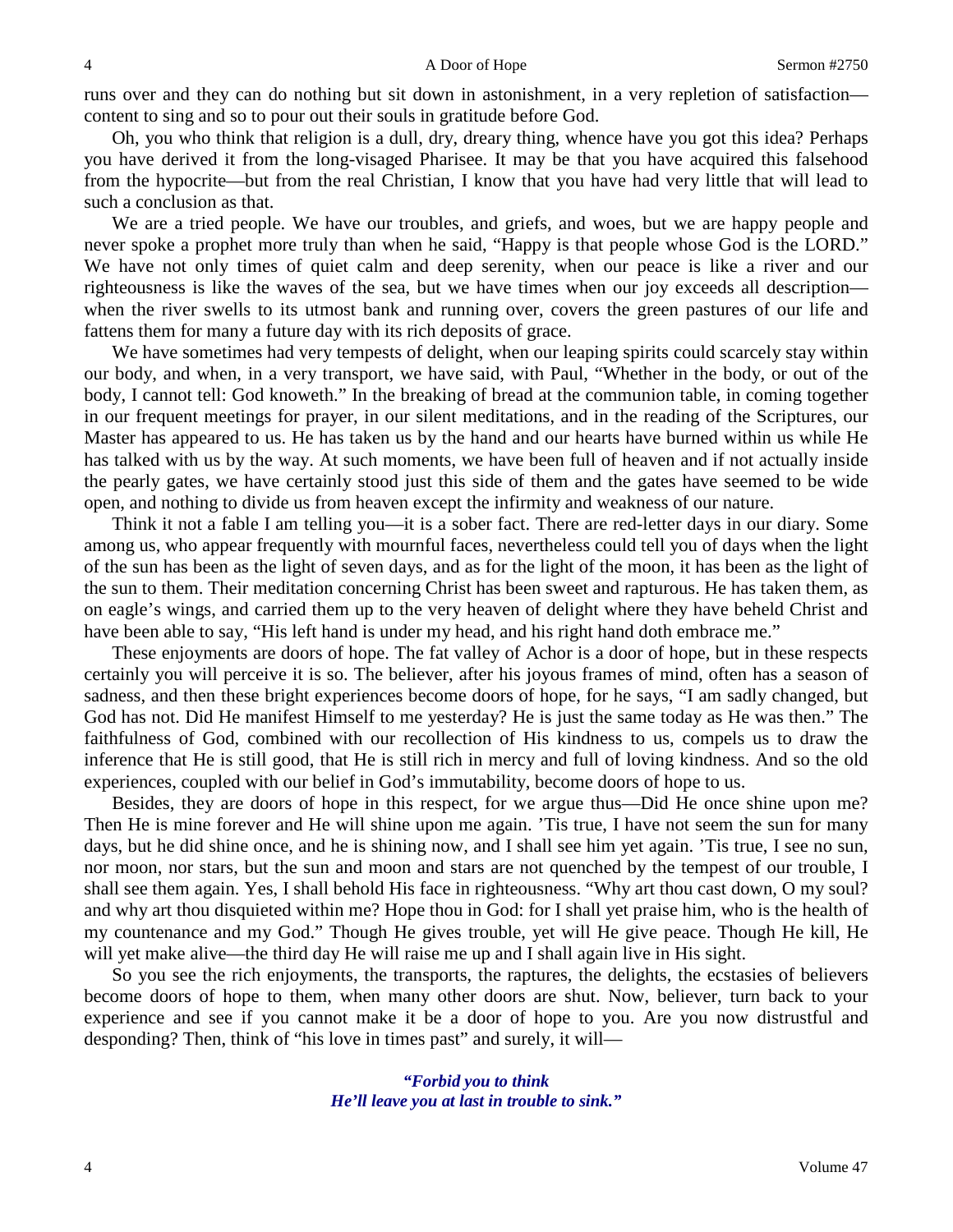#### Sermon #2750 A Door of Hope 5

Turn back to your Ebenezers, those golden waymarks on the road to heaven. Can you, believer, sit down by the side of one of those stones of help and then despair? Or can you remember the days of old, the years of former times, when your God sent from above, and took you, and brought you up out of many waters? And do you believe that He has brought you thus far to put you to shame? If He had intended to destroy you, would He have shown such kindness to you as this? Would all these banquets have been given to a foe? Would the King have brought you to His house of wine if He had not intended to bring you in to the marriage supper of the Lamb?

Thus may past experiences be doors of hope—but do not depend upon them, for Christ must still come through them to you—and though it be a door of hope, what is the good of that door if it be locked? You must get at Christ through the door—it must be your door of consolation, for it is through this that you are helped to find Him.

**III.** So far the matter has been simple enough, but now, in the third place, the valley of Achor, you will all recollect as a matter of history, was the place where Achan was stoned. All the spoils of Jericho were dedicated to the Lord, but Achan had taken a goodly Babylonian garment and a wedge of gold, and had hidden them in his tent. He was discovered, by God's providence, and was brought out and stoned to death and burned in the valley of Achor, and therefore it is called by that name to this day.

Now, do you not see how this may be turned to spiritual account? THE PLACE WHERE THE CHRISTIAN MORTIFIES HIS SIN SHALL BECOME TO HIM A VALLEY OF HOPE.

You and I have our Achans in the camp. I have already had to stone a host of them and I lament that the evil family is not yet cut in pieces, there still remain some of the sons of Achan. Would to God I could burn them all! There was a time, my brother, when your Achan was so strong that you would not give heed to that Gospel which lays the sinner low and gives all the glory to God. But you were compelled to bring it out and you did—you cast it out, you stoned it, you burned it with fire, and now you are to be numbered among the humble in Zion. But this day you are still distressed, and you say, "How is it I am still afflicted? I have been trying to do good. I can do but little for my Master. Truly, there must still be some accursed thing in my camp."

Perhaps it may be worldliness—the common Achan of our churches. Possibly it is covetousness—a common sin that is seldom admitted. It is a singular thing that Francis de Sales, a noted confessor of the Romish Church, said he had met with many who confessed to the commission of the most abominable sins, but not one who ever confessed covetousness.

It is an Achan hard to find out, for the man, who is worldly, says he is industrious. And he who is griping, and who grinds the poor, says he is only diligent in business and doubtless, fervent in spirit somewhere or other, but you cannot find out where it is. Look and see whether this is your Achan. If so, bring it out and stone it. By your contributions to the poor, drain the life-blood from your avarice, and make it turn sickly and pale—let it die and burn it, and bury it.

And if that be not the sin, seek it out, whatever it is, and bring it out, and let it die. For, depend upon it, the place of mortification of sin is the place of the comfort of the soul. If you will be at friendship with but one traitor, God will not give you the comforting light of His countenance. Bring forth the idol out of your house. Make Rachel rise and search even the camel's furniture, lest the idol be hidden there. Bring it out and let it be utterly destroyed before the face of the Lord your God, for He is a jealous God and He will not let you serve another, nor give your love unto strangers, or else He will hedge up your way with thorns and chastise you with whips of scorpions till He brings you back to the simplicity of your consecration to Him.

It is a high and noble thing when a man knows how to mortify sin. The old Romish pretended saints had a very curious way of doing this. For instance, they mortified their bodies by not cleaning and washing themselves, and by wearing their garments till they were full of vermin—they thus thought themselves holy. I am sorry to say we have many such saints in our time—I wish we could find them out and spoil them by a good bath. A thorough washing would not be discreditable to God, while it would be exceedingly healthful to man.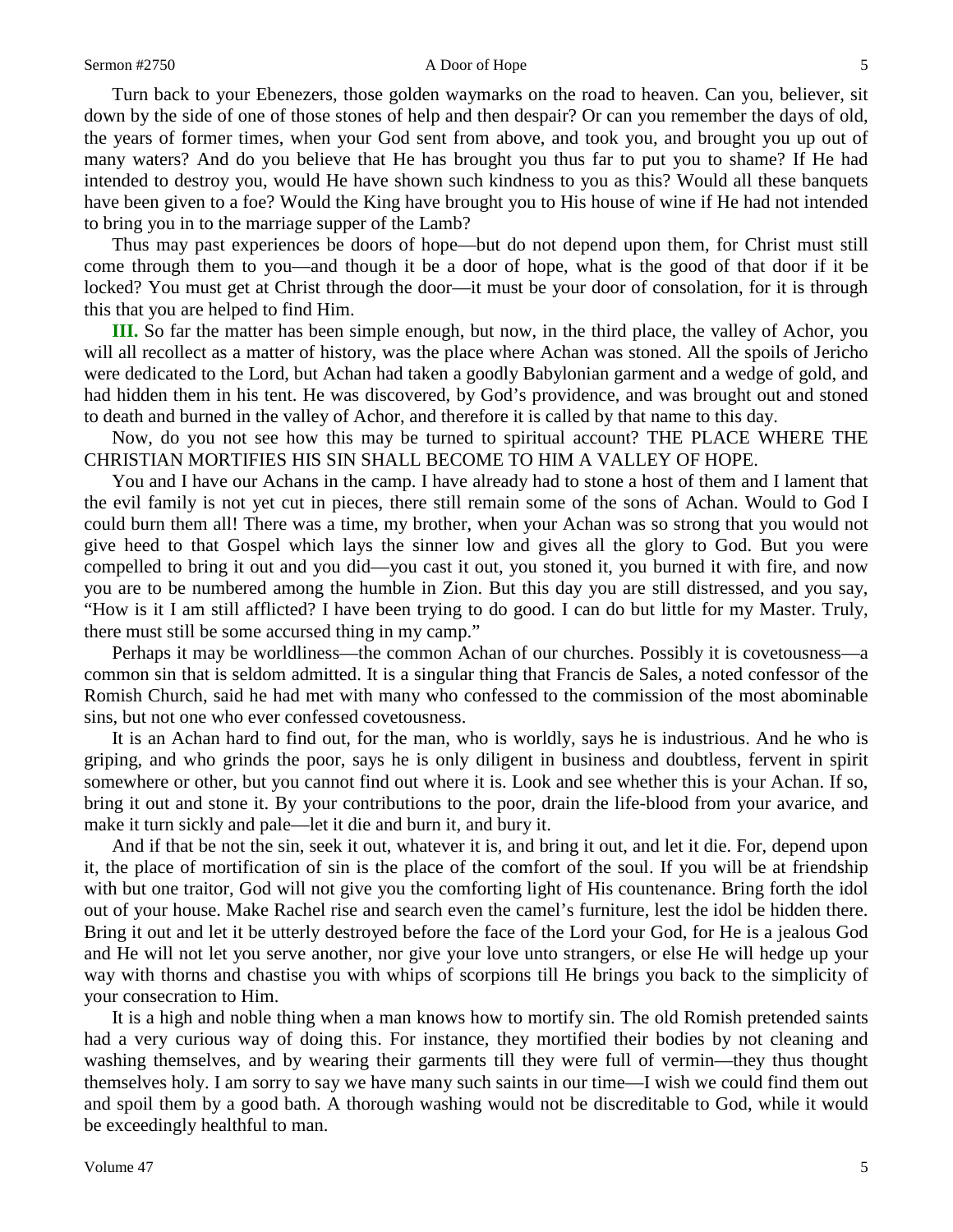Moreover, we have read of some other saints who would eat nothing but dry bread sprinkled with ashes, during Lent. They thought that while they mortified their bodies, they pleased God, and did not understand that their lusts and pride might be fattening while their poor bodies might be starving—for what they lose in one way, they gain in the other, until their souls are like Jeshurun, they wax fat and kick. It is in mortifying our evil passions, our lustful desires, our wrong thoughts, our intemperance, our seeking too much after the things of this world, our abstaining even from pleasure which we think allowable in itself, and a humbling of our pride before God—it is this which is such a valley of Achor as shall be a door of hope to us.

I believe many of our distresses, many of our doubts and fears, arise from our Achans. I may be giving you the most comforting advice if I urge you to search yourselves, and examine yourselves, and turn out the accursed thing. Let it die. Destroy it. Seek to be conformed to the image of Christ. Be transformed by the renewing of your minds. Put away every evil thing from you, and then put on, as the elect of God, a heart of compassion, humbleness of mind, and all those things whereby the child of God shall be adorned and beautified—so shall the valley of Achor become a door of hope to you.

I shall not explain how it will be so—you will find that out for yourselves better than I can tell you. Go and try it and you will soon discover that the mortification of sin is the gladdening of the soul.

**IV.** The last interpretation is one closely connected with this. The valley of Achor was so called from a word which signifies TROUBLE, doubtless because Achan there troubled Israel. "Why hast thou troubled us?" asked Joshua. "The LORD shall trouble thee this day." And therefore they called it the valley of Achor, that is, the valley of trouble.

"Oh." says one, "I am glad the valley of trouble is a door of hope." But stop! What trouble was it? It was trouble on account of sin. There is some trouble which is not a door of hope at all. There are some troubles into which men thrust themselves and they may get out of them as best they can. Trials do not prove a man to be a Christian. There is a way to hell "through much tribulation," as well as a way to heaven through "the strait gate." We may go to hell in the sweat of our brow. We may go from one evil to a greater, from the sparks into the midst of the fire. The trouble here intended is trouble on account of sin, and that valley of trouble is a door of hope.

My friends, I speak earnestly and pointedly. There are some here present in whose hearts the Lord has been at work. You are now in great trouble on account of your sins. You were once peaceable and happy enough in your own hearts. You loved the ways of sin and you little thought of the wages that would follow. You were delighted enough to dance your merry round with the poor foolish worldlings, but now you are startled and amazed to discover your mistake.

You find yourself to be a lost soul. Sin follows behind you with terrible howling. You discover that you can by no means quiet your clamorous iniquities which have been demanding your death. You have been lately crying to God for mercy, but the mercy has not as yet come—at least, you are not conscious of it.

Your trouble has been waxing worse and worse, and as David said, your sore runs in the night and it ceases not. You make your very bed to swim while your tears become your meat day and night. If any should ask you if you are a child of God, you would say, "Certainly not—would that I were!" You are told to believe in Christ and you say, "Oh, could I but believe! But it seems impossible that there shall be salvation for such a sinner as I am. I am the very chief of sinners and the worst of my case is that I do not feel this as I ought to feel it. I am hardened and careless, although I mourn my hardness and carelessness of sin."

My friend, I am glad to see you in trouble on account of sin, for this trouble is a door of hope. Let me show you how it is so. It is, in the first place, a door of hope *because it shows that you are one whom Christ invites to come to Him.* Christ invites the heavy laden—you are such a one, so come to Him. You are one for whom Jesus died, for Jesus came into the world to save sinners. Now you are consciously a sinner, rest assured that those He came to save He will save, or else His mission would be a frustrated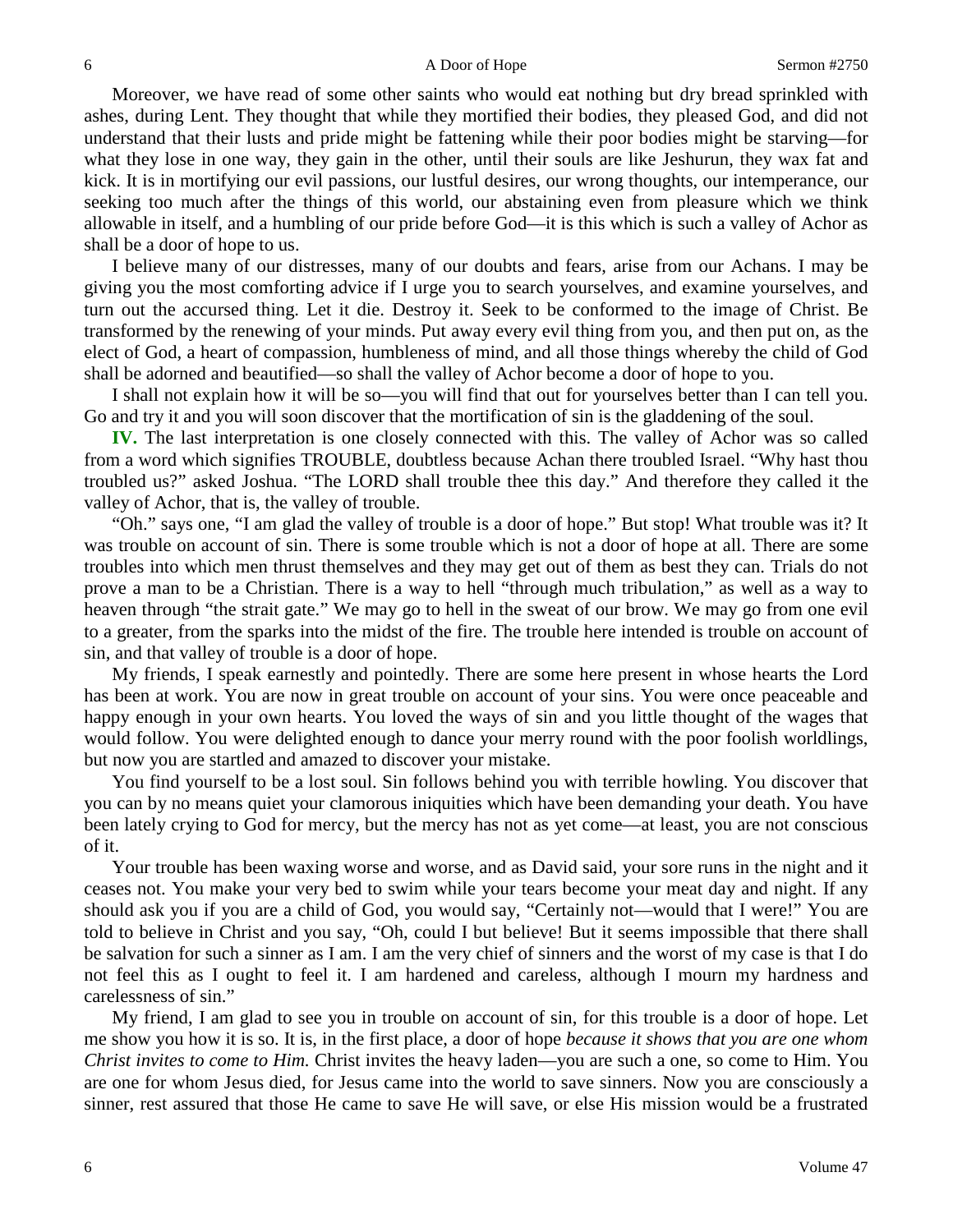#### Sermon #2750 A Door of Hope 7

one. If He came to save sinners, He will save them, and you are consciously such. I know you can set your hand and seal to this declaration—

### *"I a sinner surely am; Then Jesus died for me."*

Then let that valley of Achor be a door of hope to you.

"But" says one, "I feel myself to be condemned, lost and ruined." That is the reason that you are to believe God means you to be saved. Martin Luther used to argue from contradictions and apparent impossibilities. He said, "I will cut your head off with your own sword, O Satan! You say I am condemned, but I tell you, for that very reason, I shall be saved. Christ came to clothe some. He could not have come to clothe those who were already clothed, He must have come to clothe the naked. I am such a one—then He came to clothe me. Jesus came to wash some. He could not have come to wash those who did not need it, but to wash the filthy. I am filthy, therefore He came to wash me. Christ came to forgive the sinful, to cleanse those who have many iniquities. I am such a one and I claim, therefore, to be one of those for whom His mission was undertaken, and that He came purposely and expressly to save me."

"Oh," says one, "that is a very narrow door." Is it? Well, it is such a door as I have been content to creep through many and many a time, for when everything else has failed me, I have been obliged to come back to this—that if I am not a saint, I am a sinner, and I do humbly confess it. Jesus said He came to save sinners. I know that. Then He came to save me. I clutch the precious truth, and joy and peace return at once.

Come, poor sinner. Do you not see this to be a door of hope? It is not *the* hope, but the *door* of it. Christ comes to you through the door of your felt necessity and your conscious distress. If now you know yourself to be lost, ruined, and undone—if now your heart grieves on account of its own hardness and obduracy of which you accuse yourself—now cast yourself on Him who is "able also to save them to the uttermost that come unto God by him, seeing he ever liveth to make intercession for them."

And besides, there is another door of hope here. If the Lord has brought you to feel your need of a Savior, *then you are not dead in trespasses and sins.* Dead men cannot feel. Prick them with a dagger and they start not. Blow out their very brains with a pistol and there shall be no motion, for they cannot feel. Even though the vital part is touched, they cannot feel the pains and agonies of death. And if you are conscious of sin—if you are seeking the Savior—there is hope for you.

"But" one says, "I am dead in sin, notwithstanding all." Well, now, a king's ransom for one tear that ever streamed from a dead man's eye! Come now, I challenge you. I will give you all this world's wealth if you will bring me some signs of the pulsations of a dead man's heart or the moving of dead man's lips. If you can bring them to me, then I will give you leave to despair, but such a thing cannot be.

Your sighs, your groans, your tears, your silent prayers prove that you are spiritually alive. From this take comfort and make the valley of Achor a door of hope. Let this lead you to remember that, where God has begun a good work, He will carry it on. God always begins to work in a way that looks like undoing and not doing. When we begin to build, we first dig out before we build up. And so, God digs deep with the spade of conviction, before using the trowel of His grace to build us up unto the edification of His people.

We must, my brethren, first of all be slain before we can be made alive. First wounded before we can be healed. Nay, we must be buried to self and all self-confidence before we can be quickened to enjoy a resurrection to a new life in Christ Jesus.

I may be speaking to one who says, "I am convinced that my affliction is a door of hope, but the door is shut." "Ah!" says another, "and my experience is a door of hope, but I cannot open it." "And," says another, "all my mortification of sins should be a door of hope, certainly, but I do not find it a door of hope to me."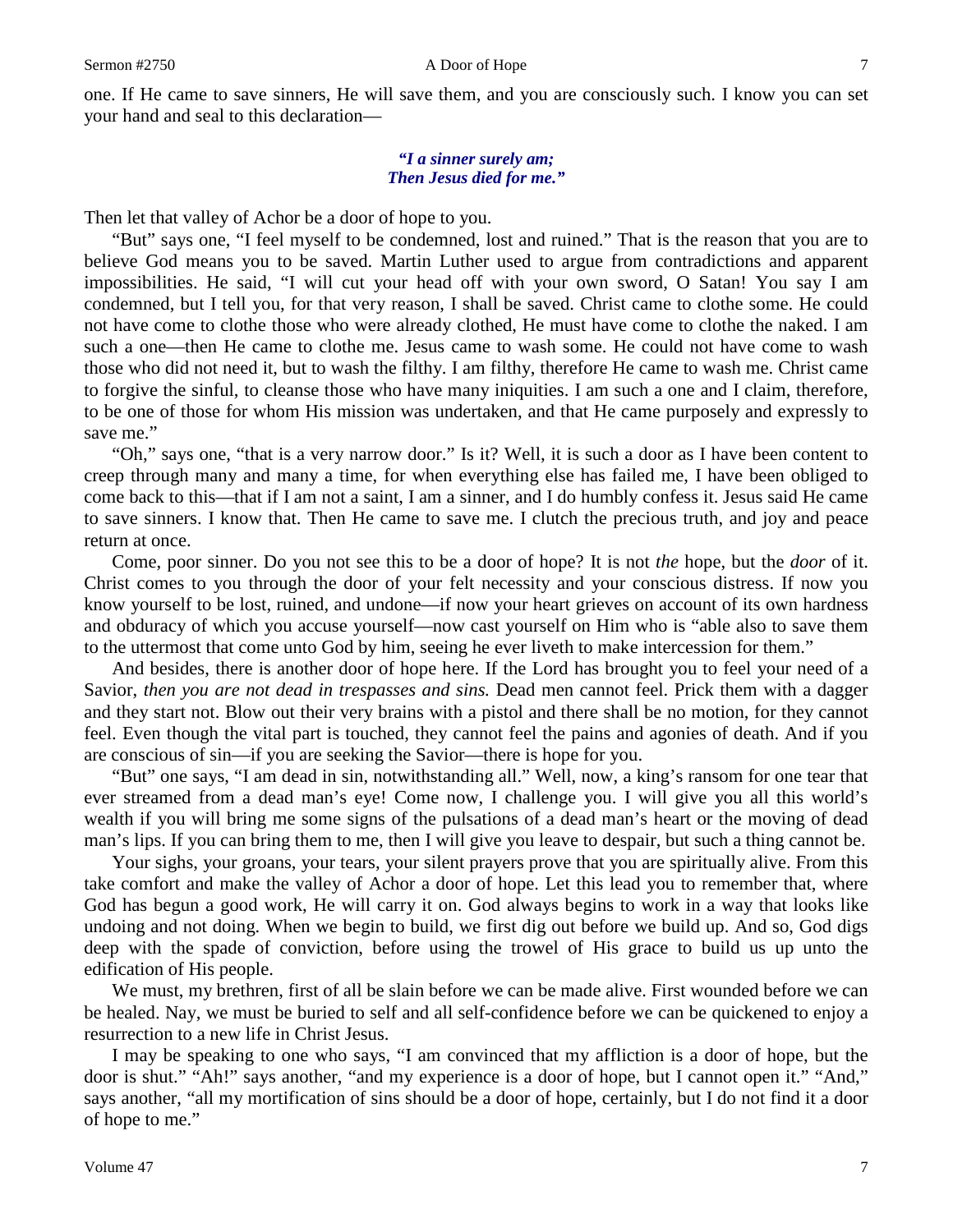They are doors of hope, though not always open doors. What is your duty if the door be shut? Your first duty is to wait till it is open. "It is good that a man should both hope and quietly wait for the salvation of the LORD." Wait on the LORD: be of good courage and he shall strengthen thine heart."

In the next place, while you are waiting at the door, worship. Wait with many prayers. Wait with many tears. Wait with anxiety. Wait, believing that God is just and merciful. And while you are thus waiting, and while the door is shut, let me give you another piece of advice. Cast your eye up to the lintel and mark well that this door of hope is a blood-sprinkled door. Look up to that sign that the sacrifice has been offered and perhaps, while you are looking upon the blood on the lintel, the door itself will open. It is a master key—many have found that when they have learned to spell the blood and trust in that, then the door has opened of itself.

But if this fail you, what next shall you do? Why, knock. Knock. "But" says one, "I have knocked." Knock again, and keep on knocking, and never cease. Though you are faint, still keep the knocker in your hand, for to him that asks, it shall be given, and to him that knocks it shall be opened.

But while you are waiting outside and knocking, let me give you another piece of advice. Clear the door for, perhaps, you are like Cain, who was not accepted because sin was at the door. Give up all your lusts and when you have cleared the door, then knock again, and so continue to knock with a good clear door, and surely it shall soon open.

But if it opens not, let me bid you once more comfort yourself by looking through the crevices and the keyhole, for I have known many a poor soul who, when the door has not opened, has looked through the keyhole and has found comfort, and the door has opened immediately. If you cannot get a whole promise, get half a promise. If you cannot get full enjoyment of Christ, touch the hem of His garment. And if you cannot get the children's bread, be like the Syrophenician woman, and be willing to be a little dog to eat the crumbs which fall from the children's table.

Whilst there! Gently! creep up—look down between the doorsill and the door itself. Peep through the keyhole and see if you cannot find some comfort from what you see within.

But let me give you one more piece of advice—keep on knocking and remember that there is One who has the key of that door. Who is e? The Prince of the house of David. He opens and no man shuts. He shuts and no man opens. Who is He? He is nigh you, wheresoever you are. If you will believe with all your heart in the Lord Jesus and trust Him, and repose all your confidence in Him, you shall find you door open straightway.

Look not to the rusty key of reason, but to the golden key which He carries at His girdle. Look to Him alone, and say to Him, "Lord Jesus, I am content to stay here knocking if You do not open the door, but I beseech You, for Your mercy's sake, to let Your poor prisoner in and let me see the hope which You have prepared for Your children."

May it come to pass that you and I, having stood on this side of the door, may soon be seated on the other side of it! While you are on this side, it is a door of hope. On the other side, it is a door of gratitude. If any of you have got inside the door, sing to the praise of Him who opened this door, and let you in, and who has given you a feast of good things which He has prepared for all them that love Him.

## **EXPOSITION BY C. H. SPURGEON**

# *ROMANS 5:1-5*

**Verse 1.** *Therefore—*

The apostle Paul had the logical faculty largely developed, so his writings are full of "therefores." And the Christian religion, as a whole, stands logically connected—doctrine with doctrine, truth with truth. Error is inconsistent with itself, but truth is consistent, logical, and unerring. "Therefore"—

**1.** *Being justified by faith, we have peace with God through our Lord Jesus Christ:*